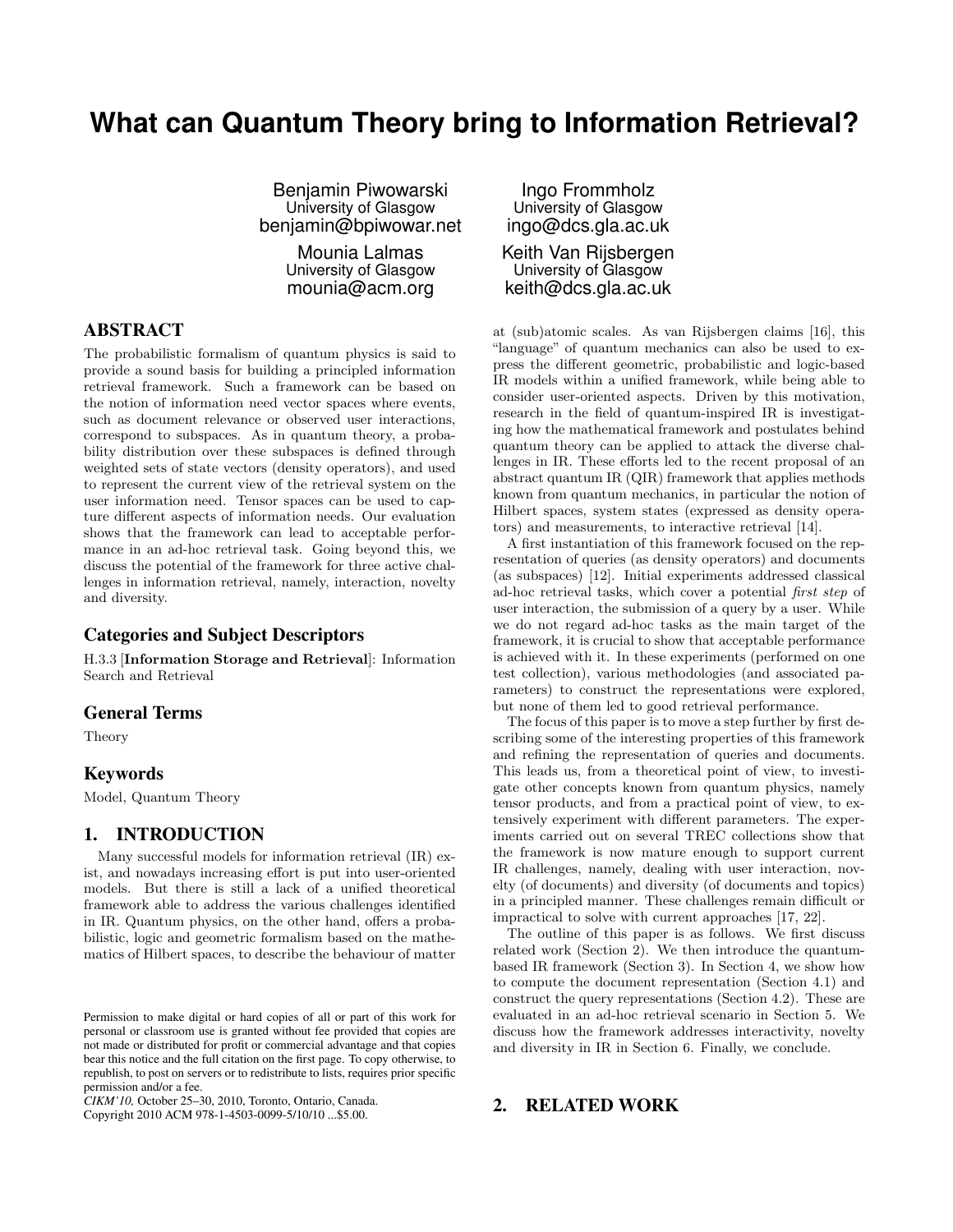The quantum based IR framework relies on a multi-dimensional a similar idea to generate document representations. These

representation of documents (subspaces) and queries (densities). Multi-dimensional representations have been implicitly used in IR to handle negative feedback. [7] showed that without such a representation, contradictory results were obtained. Later, [17] found that negative feedback could be handled by describing the information need as a set of vectors. The QIR framework encompasses this approach in the sense that a query is represented as a weighted set of vectors, too.

A more explicit use of multi-dimensional representations is the work from [4] who proposed to randomly split a document into two parts, and to use a two-dimensional representation of documents to obtain a "stereoscopic" view of a document. Our approach can be thought of as a principled extension of this work, where we do not limit ourselves to two dimensions and, in addition, we rely on the probabilistic framework of quantum physics to compute the relevance of a document to a query.

Explicit multidimensional representations have also been explored. [23] showed that the cluster hypothesis still holds when representing documents as subspaces. Their methodology to build subspaces is close to ours since to represent documents they compute the subspace spanned by a set of vectors, albeit implicitly. In our work, we provide an explicit methodology to construct the subspaces. [9] also uses a subspace for representing a user's information need (the subspace where relevant document vectors should lie), and a vector representation for documents. The probability that a document is relevant to a user's information need is determined by the projection of its vector representation onto the corresponding (information need) subspace. Following quantum physics, we interchanged the role of document and user's information need<sup>1</sup>. This is motivated by the fact that the user's information need should be represented as a dynamic component, as advocated in e.g. [8].

In IR, our work also bears some similarity with Latent Semantic Indexing (LSI, [6]) since we use spectral analysis to extract document and query representations. However, we do not represent objects in a low-dimensional space as in LSI, but use a spectral analysis to obtain a compact representation of our document subspaces and query densities. Hyperspace Analogous to Language (HAL) spaces [3] are also closely related to our work. There, each word  $w$  is represented by a term vector where non null components correspond to words co-occurring within a small window centred around word  $w$ . Our representation of a term is inspired by this approach, but, for each word  $w$ , we use spectral analysis to summarise the information brought by the set of vectors associated with it.

In quantum IR, besides van Rijsbergen's seminal work [16], [22] experimented with a quantum inspired principle for ranking documents. Our work proposes another approach to the problem of diversity, whereby the representation itself gives a principled way to rank documents.

Outside IR, in the face detection domain, subspaces are commonly used to solve recognition problems. In [2], a face is represented by a subspace (generated from different picture vectors of the same face) and recognition involves computing the distance between a vector (representing the face to be recognised) and the subspace. In our work, we use are represented by a subspace generated from different aspects of the document. Different from [2], a query also has a multi-dimensional representation.

# 3. THE QUANTUM IR FRAMEWORK

We first give a brief introduction to the quantum probability formalism. We then discuss its application to IR.

# 3.1 Quantum Probabilities

The quantum probability formalism is a geometric generalisation of standard probability theory that makes use of Hilbert spaces, unit vectors and subspaces. We present the components of the formalism used in this paper.

#### *3.1.1 Systems and States*

Quantum theory describes the behaviour of matter at atomic and subatomic scales by means of physical systems which can be in a certain *state* in a *state space.* The latter is a Hilbert space  $H$ , a vector space with an inner product. The state of the system is described by a unit vector in the state space called the *state vector*. States determine *statistically* the measures obtained on the system, for instance the position of a particle. Here, the state vector determines the probability that the particle is at a given position.

A system state may be fully known, in which case the system is described by exactly one state vector, but the formalism also allows to be uncertain about its state, in which case the system state can be represented as a weighted set of possible state vectors with corresponding probabilities or, equivalently, as a so-called density operator [16]. Depending on the application we may regard single-part systems, but very often we need to discuss multi-part systems. We therefore introduce single-part systems, including the cases where states are known or uncertain, and then proceed to multi-part ones.

# *3.1.2 Single-part Systems*

#### *States and Probabilities.*

Given a state space  $H$  and a state vector  $\varphi$ , a *probabilistic event* is represented as a subspace  $S$  of  $H$ . A state vector  $\varphi$  induces a probability distribution on events (i.e., the subspaces). The probability of an event is given by the square of the length of the projection of  $\varphi$  onto the corresponding<br> $\frac{1}{2}$ event subspace S, that is by computing the value  $\|\widehat{S}\varphi\|$ where  $\widehat{S}$  is the projector onto the subspace S. This value is

the probability of the event  $S$  with respect to the probability distribution defined by  $\varphi$ .

#### *Uncertain States and Weighted Sets.*

In a physics experiment, there is often some uncertainty on the preparation process of the system, which in turn induces some uncertainty about the state the system is in at the beginning of the experiment. To formalise this uncertainty, we make use of a *weighted set* of possible state vectors (called ensembles in quantum physics).

A weighted set is defined by a function  $V$  that associates a weight  $V(\varphi) \in \mathbb{R}$  to each of its elements (state vectors)  $\varphi$ . The weight  $V(\varphi)$  corresponds to the probability that the system is in state  $\varphi$ . We say that  $\varphi \in \mathcal{V}$  if its weight is greater than zero. For notations, we use standard operations

 $1$ [9] refers to the user "context" rather than the user's information need, but both concepts are related.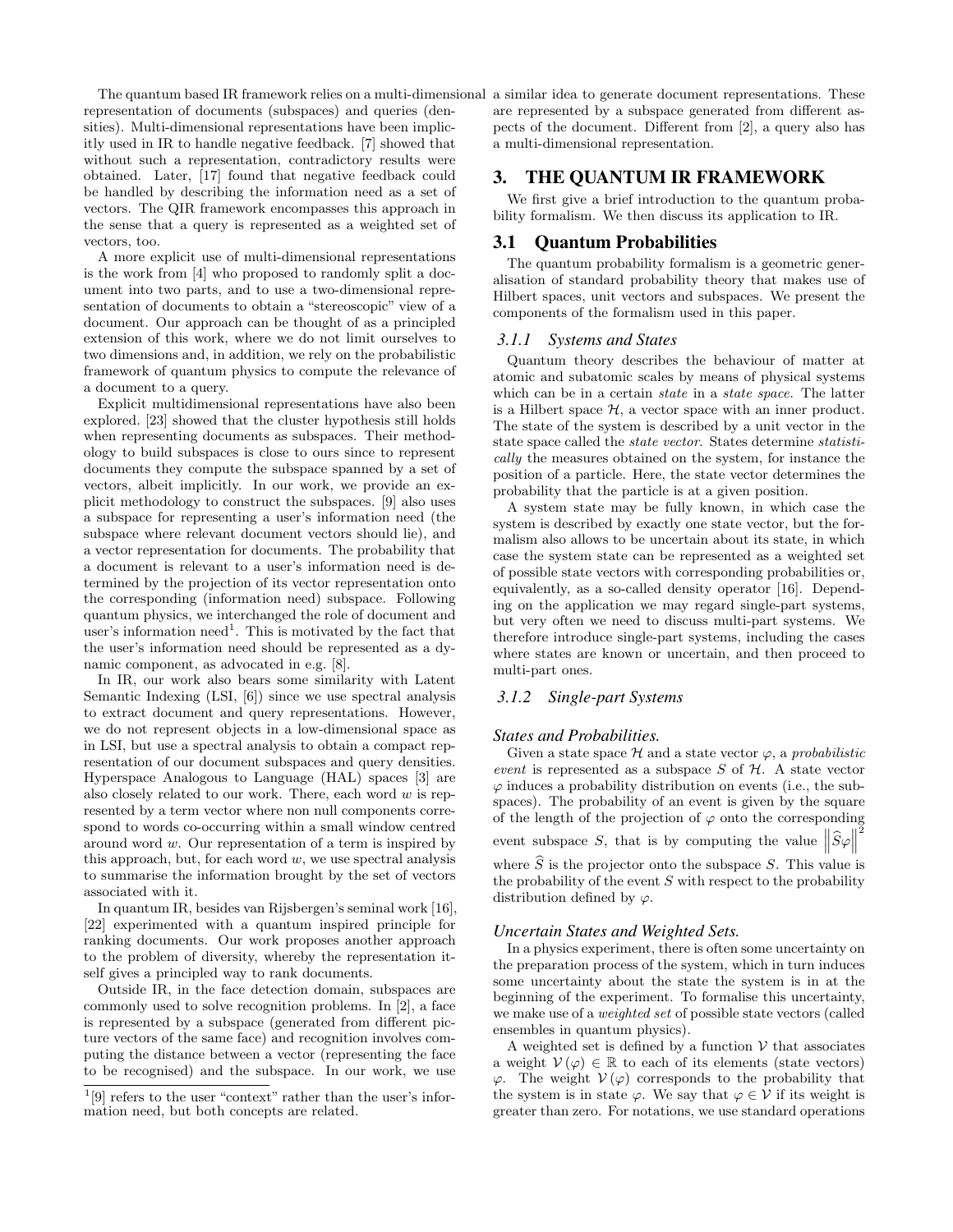on function spaces: Adding two weighted sets  $\mathcal{V}_1 + \mathcal{V}_2$ , or scaling by a factor  $\alpha \mathcal{V}$ . We denote  $\varphi \mapsto w$  the weighted set that associates w to  $\varphi$  and 0 to the other vectors.

As states are mutually exclusive (a system cannot be in two different states at the same time), we require that a weighted set representing a system has weights that sum up to 1. Given the weighted set  $V$  of possible state vectors, we can then define the probability of an event  $S$  in case the system state is uncertain as

$$
\Pr(S|\mathcal{V}) = \sum_{\varphi \in \mathcal{V}} \mathcal{V}(\varphi) \Pr(S|\varphi) = \sum_{\varphi \in \mathcal{V}} \mathcal{V}(\varphi) \left\| \widehat{S}\varphi \right\|^2 (1)
$$

$$
= \text{tr}(\rho \circ \widehat{S}) \text{ where } \rho \circ \varphi = \sum_{\varphi \in \mathcal{V}} \mathcal{V}(\varphi) \varphi \varphi^{\top}
$$

where tr is the trace operator,  $\varphi^{\top}$  the transpose of  $\varphi$  and  $\rho_{\mathcal{V}}$ is the *density operator*, which corresponds to a (probabilistic) *mixture* of states  $\varphi \in V$  (see [16, p. 83ff.]). Equation 1 reduces to  $\left\|\widehat{S}\varphi\right\|$ <sup>2</sup> if  $V$  consists of only one vector  $\varphi$ , i.e. when there is no uncertainty about the system state.

#### *3.1.3 Multi-part Systems*

In physics, interesting systems are those composed of multiple particles. The corresponding systems are *multi-part systems* made of single-part ones. Multi-part systems can be represented in a tensor product of Hilbert spaces, denoted ⊗. If  $\mathcal{H}_1$  and  $\mathcal{H}_2$  are two Hilbert spaces of respective dimensions *n* and *m*, the *tensor space*  $\mathcal{H}_1 \otimes \mathcal{H}_2$  is an *n* · *m*-dimensional Hilbert space. If  $\varphi_1$  is a vector in  $\mathcal{H}_1$  and  $\varphi_2$  is a vector in  $\mathcal{H}_2$ , then  $\varphi_1 \otimes \varphi_2$  is a vector in  $\mathcal{H}_1 \otimes \mathcal{H}_2$ . Furthermore, if A and B are subspaces (events) in  $\mathcal{H}_1$  and  $\mathcal{H}_2$ , respectively, then  $A\otimes B$  is a subspace (event) in  $\mathcal{H}_1\otimes \mathcal{H}_2$ . The projection of  $\varphi_1 \otimes \varphi_2$  onto  $A \otimes B$  is the tensor product of the two projected vectors; if one of the projections is null, then the result is the null vector in  $\mathcal{H}_1 \otimes \mathcal{H}_2$ . The norm of a vector  $\varphi_1 \otimes \varphi_2$ is the product of the norms of the component vectors. From Equation 1, the definition of the projection and the norm in the tensor space allows us to compute the probability of any event. For example, the probability of the composite event  $A \otimes B$  is  $Pr(A \otimes B | \varphi_1 \otimes \varphi_2) = Pr(A | \varphi_1) \times Pr(B | \varphi_2)$  with  $\varphi_1$  ( $\varphi_2$ ) being a state vector in the first (second) state space.

These operations can be extended to more than two spaces and to weighted sets. In the latter case, with  $n$  spaces, the weighted set  $\bigotimes \mathcal{V}_i = \mathcal{V}_1 \otimes \ldots \otimes \mathcal{V}_n$  is composed of all tensor combinations of vectors from the weighted sets  $\mathcal{V}_i$ :

$$
\bigotimes \mathcal{V}_i = \sum_{\varphi_1 \in \mathcal{V}_1} \ldots \sum_{\varphi_n \in \mathcal{V}_n,} \left( \bigotimes_i \varphi_i \mapsto \mathcal{V}_1(\varphi_1) \times \ldots \times \mathcal{V}_n(\varphi_n) \right)
$$
(2)

where the weight of an element  $\bigotimes_i \varphi_i \in \bigotimes \mathcal{V}_i$  is the product of the weights of its component elements. From Equations 1 and 2, we can compute the probability associated with such a tensor product:

$$
\Pr\left(\bigotimes_{i} S_{i} \middle| \bigotimes_{i} \mathcal{V}_{i}\right) = \prod_{i} \Pr\left(S_{i} | \mathcal{V}_{i}\right) \tag{3}
$$

An example of the use of tensor products in physics is to describe  $n$  particles, for which we measure the probability of each being in a given location in space. The above formula expresses that if the particles are independent from

each other, then the probability is the product of the probabilities of the individual particles. Transposed to IR, tensor products are useful to express the constraints (particles) that a relevant document (location in space) should fulfill.

# 3.2 The Quantum IR (QIR) framework

We now describe our framework for IR, which applies the formalisms known from quantum theory introduced above.

### *3.2.1 Information Need Spaces*

The basic assumption of the QIR framework [12] is that there exists a Hilbert space H of *pure information needs*, called *information need space*. In this space, a state vector  $\varphi$  or pure information need (IN) reflects a system view of the current IN of the user that completely characterises this user's possible IN.

The concept of a "pure"  $IN^2$  is central to our framework. It can be compared to the notion of "nugget" [5], used in summarisation and question-answering to assess the amount of relevant information a summary or an answer contains.

As elaborated later, documents can be represented as subspaces in the IN space  $H$ . An IR system that knows a user's pure IN would be able to determine with certainty how to rank documents, i.e. would know how to compute their probability of relevance. From a geometrical perspective, we posit that a pure IN is *fully* answered by a document if the vector representing the former is contained in the subspace representing the latter. It is *partially* answered if the pure IN vector has a non-null projection onto the document subspace. This is analogous to the view of states and probabilities in a physical system. Consequently, if  $S_d$  is a subspace representing document d (and  $\widehat{S}_d$  the corresponding projector), then Equation 3 can be applied to estimate the probability of relevance of a document given a pure IN.

Typical to IR is the undeterminism that comes from the fact that the representation of a query is only an approximation of the user's IN, and/or that the query may be ambiguous. This is comparable to the uncertainty about a physical system state. We therefore represent the system's view on the user's IN by a weighted set  $V$ , which captures each of the user's possible pure INs. We then compute a ranking of documents by applying Equation 1.

#### *3.2.2 Aspect Spaces and Multi-part Systems*

User's INs often consist of several "aspects" that relevant documents should address. For example, in the TREC-8 topic 408, "What tropical storms (hurricanes and typhoons) have caused significant property damage and loss of life?". we can identify two (topical) IN aspects, namely tropical storms and significant damage/loss of life. Each IN aspect can be defined within an IN aspect space, where the state vectors are now called *pure IN aspects*. Examples of pure IN aspects are the vectors representing "hurricane" and "typhoon" for the first IN aspect (tropical storms). We use the terminology *pure IN aspect,* since one pure IN aspect addresses one aspect of the IN (tropical storms) in the same way that a pure IN addresses an IN.

An example of an IN aspect space is the *topical space*  $\mathcal{T}$ , which in this work is equalled to the standard term space where each term is a dimension. A (simplified) example is

 ${}^{2}$ In this paper, we use "pure" information need ("pure IN") to distinguish it from information need ("IN") in its more usual sense in IR.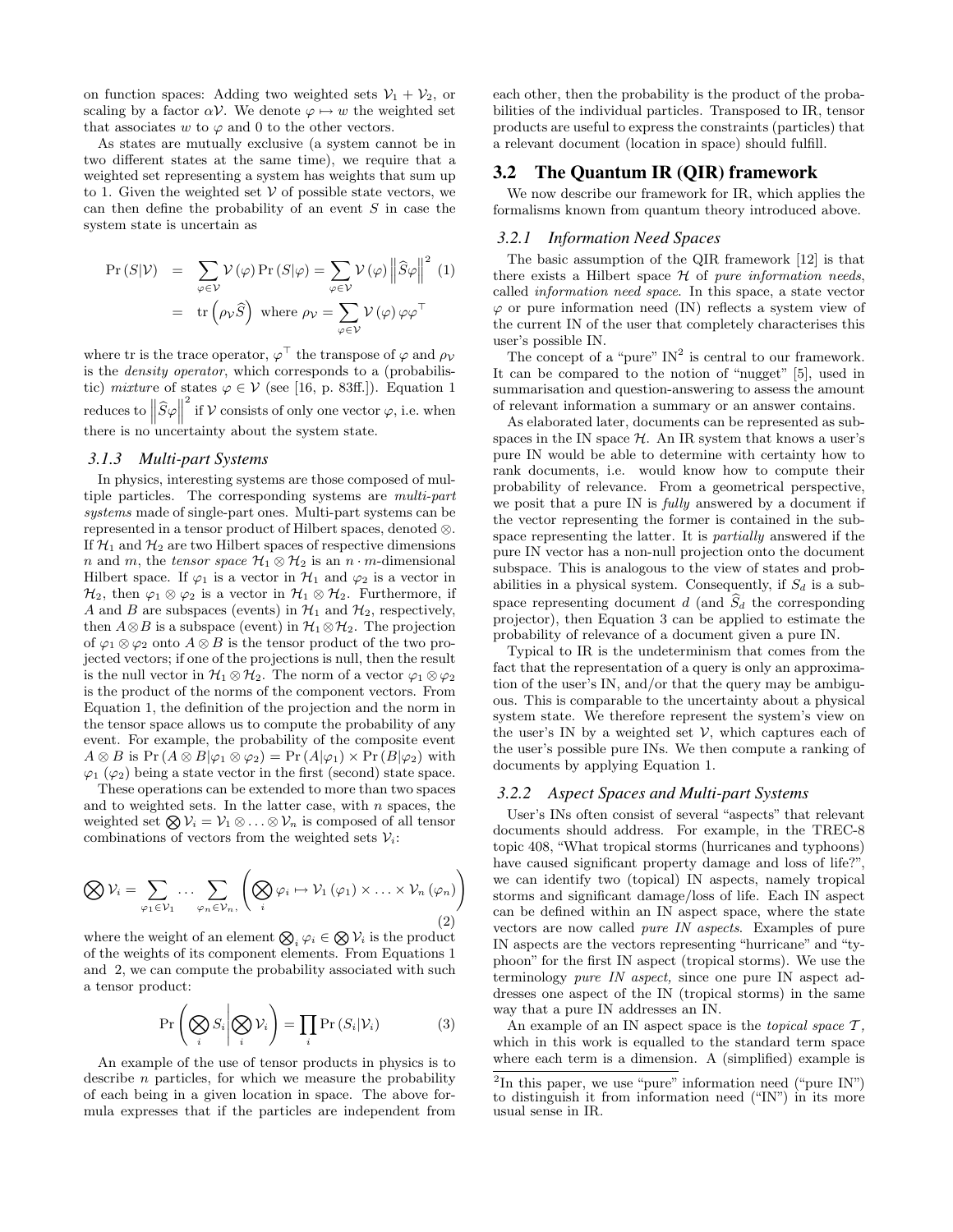shown in Figure 1a, where the pure IN aspect "pop music" is represented by the terms "music", "chart" and "hit" of the term space. Note that an IN aspect may be of non-topical nature, but in this paper, since we are experimenting with TREC ad-hoc tasks, we only use a topical space  $\mathcal{T}$ .

Our basic idea is to regard the whole user's IN as a multipart system where each component system reflects one aspect of the IN. Each IN aspect is represented in a given Hilbert space  $\mathcal{H}_i$  (in this paper, we only consider topical spaces, i.e.  $\mathcal{H}_i = \mathcal{T}$ ). Our IN space is then expressed as a tensor product  $\mathcal{H} = \bigotimes \mathcal{H}_i$ .

In the IN space  $H$ , a document is represented by  $S_d^{\otimes}$  = In the IN space  $\mathcal{H}$ , a document is represented by  $S_d^{\omega} = \bigotimes S_d$  where  $S_d$ , whose construction is given in Section 4.1, is the representation of the document in the topical space  $\mathcal{T}$ . The actual IN is a tensor product of weighted sets  $V = \bigotimes V_i$ where each  $V_i$  corresponds to one IN aspect of a user's IN in the term space  $\mathcal T.$  We describe several constructions of  $\mathcal V$ based on a query  $q$  in Section 4.2. Given a document representation  $S_d^{\otimes}$  and a weighted set  $V$ , we then compute the probability of relevance for the document d with Equation 3.

The above abstract construction of a multi-part space comprises an infinite number of IN aspects. However, we assume that all INs can be defined by a finite number of aspects, and we introduce a fake *don't care* pure IN aspect, represented by the state vector<sup>3</sup>  $\varphi_{\top}$ . Any document subspace  $S_d$  contains the "don't care" pure IN aspect, i.e.  $Pr(S_d|\varphi_\top) = 1.$  For example, the pure IN state  $\varphi = \varphi_1 \otimes$  $\varphi_2 \otimes \varphi_{\top} \otimes \varphi_{\top} \otimes \ldots$  with  $\varphi_i \in \mathcal{V}_i$  corresponds to a pure IN composed of two genuine pure IN aspects ( $\varphi_1$  and  $\varphi_2$ ) since  $Pr(\otimes S_d|\varphi) = Pr(S_d|\varphi_1) \times Pr(S_d|\varphi_2) \times 1 \times 1 \times ...$  We denote  $\mathcal{V}_{\top} = \varphi_{\top} \mapsto 1$  the IN aspect composed of only the don't care aspect. The don't care aspect can also be used to introduce weights for single aspects, as we will show in Section 4.2.2.

# 4. REPRESENTING DOCUMENTS AND QUERIES

The previous section introduced the abstract QIR framework. In this section, we make things concrete and describe a methodology to instantiate this framework for the ad-hoc task. We describe how to compute a subspace  $S_d$  representing the event that the document  $d$  is relevant to a topical aspect (Section 4.1). We then discuss the various possibilities to construct a representation  $V_q$  of a query q. The probability that d is relevant to q is then given by  $Pr(S_d^{\otimes} | V_q)$ , computed according to Equation 3.

## 4.1 Representing Documents as Subspaces

We give a quick overview of the construction process. This process was first introduced in [13] in a document filtering scenario. [12] further showed how to construct a document subspace representation by experimenting with a number of strategies and associated parameters. Besides adopting the most promising ones, we also propose new parameters.

The document representation is based on the assumption that a typical document answers various (pure) IN aspects. It also assumes that each document can be split into (possibly overlapping and non-contiguous) semantic fragments, where each fragment addresses an IN aspect. This follows from research in focused retrieval, which states that answers to a query, and hence aspects of it, usually correspond to

document fragments (sentences or paragraphs) and not full documents.

As outlined in [12], a document subspace can be created based on the document's fragments, i.e. for each document there is a mapping between them and a weighted set  $V_d$  of pure IN aspects.

 $S_d$  is then defined as the subspace spanned by the vectors in  $V_d$ .  $S_d$  is the smallest subspace such that a document is always a fully relevant answer to an IN aspect it contains, or more formally such that  $Pr(S_d|\varphi) = 1$  for any  $\varphi \in \mathcal{V}_d$ . The document will be *partially* relevant to a pure IN with a probability that depends on the length of the projection of the pure IN vector onto the subspace  $S_d$ , as discussed in Section 3.1.2.

In [12] the weighted set  $\mathcal{V}_d$  was constructed using nonoverlapping fragments (sentences, paragraphs, section or full document). The best performing approach made use of sentence fragments, but had shortcomings with some collections when sentence detection did not work well. In this paper, we used a methodology where fragments are extracted using a sliding window over the text of the documents, making it independent from error-prone sentence detection algorithms. Denoting  $t_1, \ldots, t_M$  the sequence of words of the document, and  $s$  the window size, each fragment corresponds to the set of terms  $w_{k \times s}, \ldots, w_{k \times (s+1)}$  for  $1 \leq k < \frac{M}{s} + 1$ .

# 4.2 Representing Queries as Density Operators

We focus on the construction of a representation for a given query  $q$ , which corresponds to calculating a tensor product of weighted sets  $\mathcal{V}_q = \otimes \mathcal{V}_i$ . We show how to compute this tensor for the queries made of a single term (Section 4.2.1) and queries made of several terms (Section 4.2.2). In contrast to document representation, query construction is a non-trivial task, as there are many ways to compose different terms, each one influencing retrieval performance.

#### *4.2.1 Single-term query*

As a query in its simplest form consists of a set of terms, we are first interested in building the query representation for a query composed of a single term,  $t$ . This representation is later needed for constructing the representation of multiterm queries.

We assume that a query term  $t$  can be represented as the multiset  $V_t$  of pure IN aspect vectors that correspond to document fragments centred on (containing) term  $t$ . That is, we use the immediate surroundings of the term  $t$  occurrences in documents to build that term representation. This methodology is similar to pseudo-relevance feedback using passages from retrieved documents containing the query terms [1]. The difference is that we use all the passages to build the query representation as we want to consider all possible pure IN aspects associated with the term t.  $V_t$  is then the set of all ambiguous INs represented by t.

As we have *a priori* no way to distinguish between the different vectors in  $V_t$ , we assume that each vector is equally likely to be a pure IN aspect with respect to the user's actual IN. Hence, to construct the weighted set  $\mathcal{V}_t$  for a term t, for any given pure IN aspect  $\varphi$ , we set

$$
\mathcal{V}_t = \sum \varphi \mapsto \frac{n_t(\varphi)}{N_t} \tag{4}
$$

 $\sqrt[3]{\varphi_{\top}}$  is an extra dimension of each IN aspect space.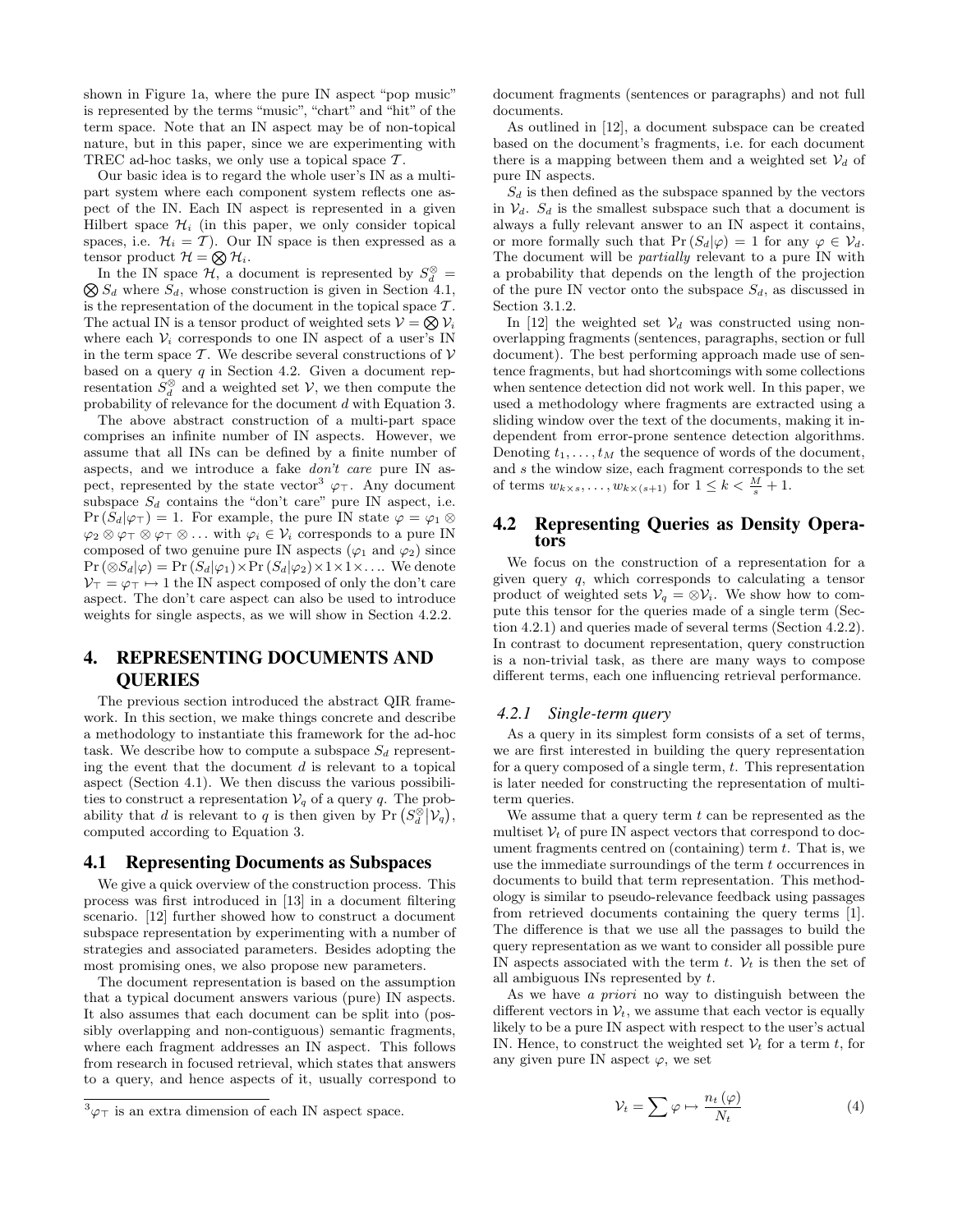where  $N_t$  is the number of vectors associated with term t and  $n_t(\varphi)$  is the number of occurrences of the pure IN aspect  $\varphi$  in the fragments containing term t. In practice, this representation means that the more vectors  $\varphi$  from  $V_t$  lie in the document subspace, the higher the relevance of the document to the single-term query t.

## *4.2.2 Multi-term query*

We now show three different methods to compute the weighted set corresponding to a multi-term query:

mixture The document should contain as many pure IN aspects of *any* of the query terms;

mixture of superpositions The document should contain as many pure IN aspects which are "combinations" of the pure IN aspects associated with each query term;

tensor product The document should have as many pure IN aspects for *each* of the query terms.

The difference between the mixture and mixture of superpositions approaches and the tensor product one lies in their ability to handle queries containing different aspects. The former two provide no explicit means to distinguish between aspects; they operate in one aspect space and treat each IN associated with a term equally, even if the terms describe different aspects. In contrast, the latter provides explicit means to distinguish between aspects by combining different aspect spaces. As in our test collection we have no indication about which query term address which aspect of the IN, we make the simplifying assumption that each term relates to a different IN aspect.

In the following, we explain each of these three approaches and their rationales. We denote  $T = \{t_1, \ldots, t_n\}$  the terms forming the query  $q$ , and the indices  $i$  and  $j$  refer to terms  $t_i$  and  $t_j$ . As different terms have a different importance, we use a set of weights  $w_i$  that sum to 1 to denote the relative importance of the different terms in the query.

#### *Mixture.*

We assume that a relevant document should equally answer all pure IN aspects associated with any of the query terms. That is, a document  $d_1$  will have a higher probability of being relevant than  $d_2$ , if when we pick by random a term  $t_i$  of the query, and then a pure IN aspect  $\varphi$  from the associated set  $V_i$ , the probability that  $d_1$  is relevant to the pure aspect  $\varphi$  is in average higher than that of  $d_2$ .

More precisely, to compute the probability of relevance of a document  $d$ , we first select the  $i<sup>th</sup>$  term of the query (with a probability  $w_i$ , used to reflect the importance of the term in the query), and then one of the vectors of the weighted set  $V_i$  corresponding to the term  $t_i$ . With this vector, we compute the probability of a document d to be relevant to this aspect. We repeat the process and average over all the possible selections. This defines the probability of relevance of document d given the query. Formally, this corresponds to a density defined as a *mixture* of all the pure IN aspect vectors associated with the query terms. The weighted set is built from the individual weighted set  $V_i$  (Section 4.2.1):

$$
\mathcal{V}_T^{(m)} = \sum_{i=1}^n w_i \mathcal{V}_i \tag{5}
$$

where  $(m)$  stands for mixture. In this weighted set, the user's pure IN aspect corresponds to  $\varphi$  with a probability

 $\sum_i w_i \mathcal{V}_i (\varphi)$ . This representation, expressed within a tensor product of IN aspect spaces, makes use of only one of them, and is defined as:

$$
\mathcal{V}_q^{(m)} = \mathcal{V}_T^{(m)} \otimes \mathcal{V}_T \otimes \dots \tag{6}
$$

Note that standard vectorial IR would be derived if  $\mathcal{V}_T^{(m)}$ was composed of one pure IN aspect  $\varphi$  and the document subspace was unidimensional.

#### *Mixture of superpositions.*

In vector-based IR, a query is represented by a vector that corresponds to a linear combination of the vectors associated with the query terms. In the simplest case, a term vector is naught everywhere but for the component that corresponds to the term, where the value is e.g. tf-idf. In quantum theory, a normalised linear combination corresponds to the principle of superposition (normalised linear combination), where the description of a system state can be *superposed* to describe a new system state.

In our case, a system state is a user's pure IN aspect, and we use the superposition principle to build new pure IN aspects from existing ones, as illustrated with the example shown in Figures 1b and 1c. Let  $\varphi_p$ ,  $\varphi_{uk}$  and  $\varphi_{usa}$  be three vectors in a three-dimensional IN space which, respectively, represent the pure IN aspects "I want a pizza", "I want it to be delivered in Cambridge (UK)" and "I want it to be delivered in Cambridge (USA)". The pure IN aspect vector "I want a pizza to be delivered in Cambridge (UK)" would be represented by a superposition  $\varphi_{p/uk}$  of  $\varphi_p$  and  $\varphi_{uk}$ , as depicted in Figure 1b. We can similarly build the pure IN aspect for Cambridge (USA). To represent the ambiguous query "pizza delivery in Cambridge" where we do not know whether Cambridge is in the USA or the UK, and assuming there is no other source of ambiguity, we would use a mixture of the two possible superposed pure IN aspects, as depicted by the two vectors of the mixture in Figure 1c. This brings us to another variant of query construction, the mixture of superpositions.

To compute the probability of relevance of a document, we randomly select a vector from the set  $\mathcal{V}_i$  of each term  $t_i$  of the query. In our previous example, the set  $\mathcal{V}_1$  would be just one vector  $(\varphi_p)$ , whereas  $\mathcal{V}_2$  would contain two vectors  $(\varphi_{uk})$ and  $\varphi_{usa}$ ). We then superpose the selected vectors (one for each term), where the weight in the linear combination is  $\sqrt{w_i}$ , obtain a new vector  $\varphi$ , and compute the probability of the document to be relevant to this new pure IN aspect  $\varphi$ .

The above process is repeated for all the possible selections of vectors. The associated weighted set is thus formally defined as the following *mixture of superpositions*:

$$
\mathcal{V}_T^{(ms)} = \sum_{\varphi_1 \in \mathcal{V}_1} \cdots \sum_{\varphi_n \in \mathcal{V}_n} \left( \frac{\sum_{i=1}^n \sqrt{w_i} \varphi_i}{\left\| \sum_{i=1}^n \sqrt{w_i} \varphi_i \right\|} \mapsto \prod_i \mathcal{V}_i (\varphi_i) \right) (7)
$$

where (ms) stands for "mixture of superpositions". In the weighted set, each pure IN aspect is a linear combination  $\sum_{i=1}^{n} \sqrt{w_i} \varphi_i$  of the IN aspect from each of the terms composing the query which is normalised to ensure it is a unit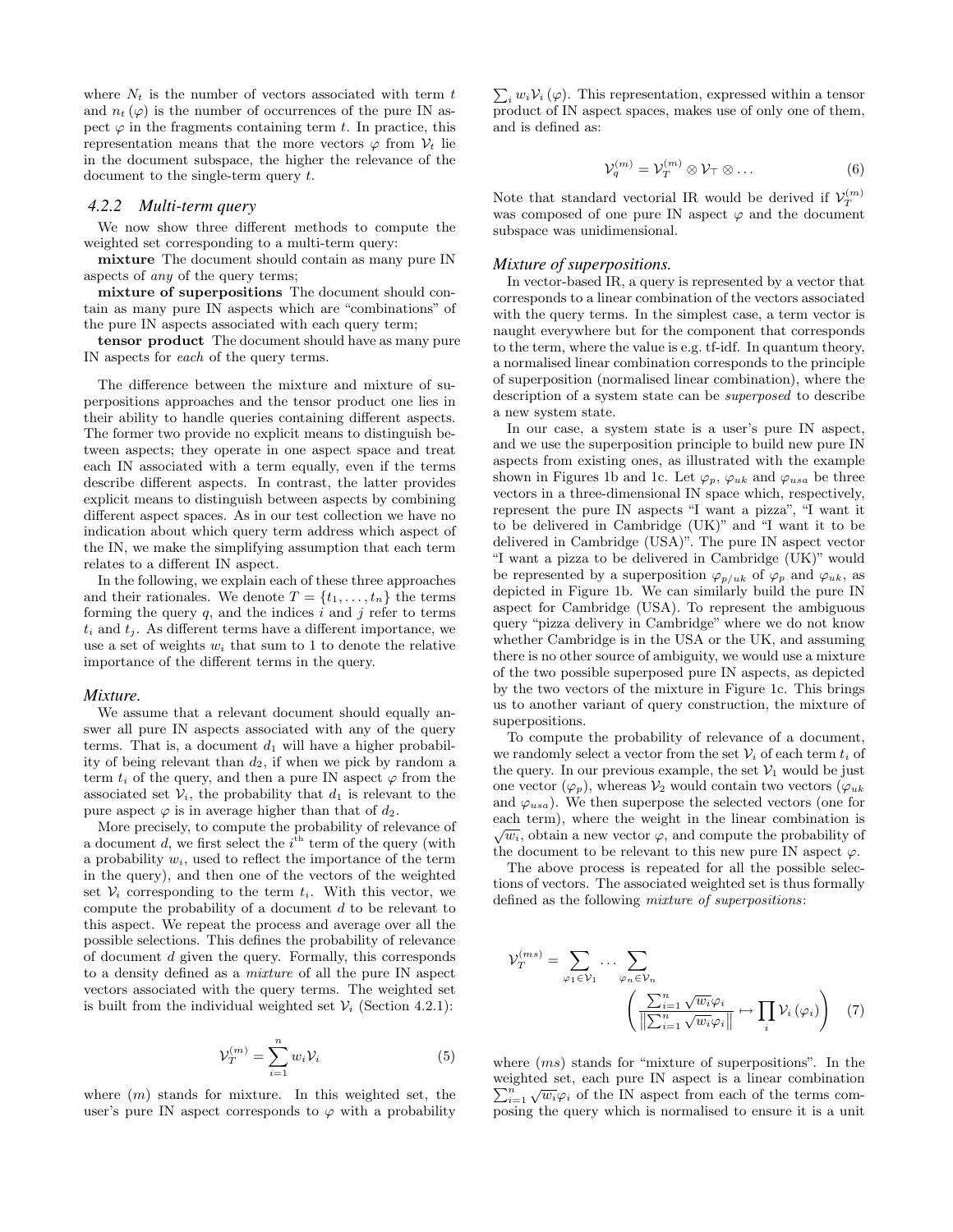

IN/term space

Figure 1: Operations in the IN/term space

vector. Each of these linear combinations is associated with a weight which is the product of the weights<sup>4</sup>  $\prod_i \mathcal{V}_i (\varphi_i)$ .

The mixture of superpositions differs from the mixture in the way we combine the query terms<sup>5</sup>. As an example, consider two terms  $T = \{t_1, t_2\}$  that always occur in a document, but half of the time in the same sentences, the other half in distinct sentences. A mixture  $\mathcal{V}_T^{(m)}$  retrieves all the documents containing the terms, but a mixture of superpositions  $\mathcal{V}_T^{(ms)}$  gives a higher probability to the documents that contain both in the same sentences.

As for mixtures, we only make use of one aspect space within a tensor product of IN spaces, and define the weighted set for mixture of superpositions as:

$$
\mathcal{V}_q^{(ms)} = \mathcal{V}_T^{(ms)} \otimes \mathcal{V}_T \otimes \dots \tag{8}
$$

#### *Tensor product of term spaces.*

We now suppose that, to be relevant to a query that comprises several aspects of an IN, a document should satisfy ideally all of its aspects. Furthermore, users might give different importance to certain aspects, which motivates the introduction of a weighting scheme for aspects. Both methods discussed above cannot handle aspects. To support aspects explicitely, we discuss a quantum analogue of the "weighted and" (#wand) operator proposed in [10]. Aspect spaces and tensor products, introduced in the previous section, are the core components of our approach. Our (simplified) assumption is that the query is made of a set of IN aspects, one for each term of T.

Since we suppose that a relevant document is one that addresses each of the IN aspects associated with the terms of the query, using the tensor product means that the query becomes associated with the weighted set  $\mathcal{V}_1 \otimes \ldots \otimes \mathcal{V}_n$ , where each  $V_i$  now corresponds to the query term  $t_i$ . However, this representation gives the same importance to each query term, which led to poor performance (not reported here). This motivates the introduction of a "weighted and". With our notations, this gives a probability of relevance defined by:

$$
Pr(d \text{ is relevant}) = \prod_{i} Pr(S_d | V_i)^{w_i}
$$
 (9)

where the case  $w_i = 1$  for any i corresponds to a tensor product  $V_1 \otimes \ldots \otimes V_n$ . In general, if all the  $w_i$  are integers, then the above equation corresponds to a tensor product as defined by Equation 3, where each  $\mathcal{V}_i$  appears  $w_i$  times in the tensor product.

However, for a set of arbitrary  $w_i$ , the above notation does not correspond to a probability distribution defined on a tensor product. We now present two ways to overcome this. The first one is by transforming Equation 9 so that the new weights are integer values. More precisely, we observe that  $Pr(d \text{ is relevant})^{\beta}$  does not change the ranking of documents defined by Equation 9 when  $\beta > 0$ . The value  $\beta$  is chosen so that  $\beta w_i$  can be approximated by an integer value. For example, if a query is composed of two terms  $t_1$  and  $t_2$  with respective weights  $w_1 = 0.6$  and  $w_2 = 0.4$ , then  $\beta = 5$ , and the query is represented by  $\mathcal{V}_1 \otimes \mathcal{V}_1 \otimes \mathcal{V}_1 \otimes \mathcal{V}_2 \otimes \mathcal{V}_2$ . The first tensor query representation, referred to as  $\mathcal{V}_T^{(T1)}$ , can be formally defined as:

$$
\mathcal{V}_q^{(T1)} = \bigotimes_i \left( \bigotimes_{j=1}^{\beta w_i} \mathcal{V}_i \right) \otimes \mathcal{V}_{\top} \otimes \dots \tag{10}
$$

The above has the disadvantage that there are  $\beta w_i$  aspect spaces assigned to one single term  $t_i$ . This leads us to our second solution, a more elegant one, where a term  $t_i$  corresponds to only one aspect. The idea is to use the fake pure IN aspect  $\varphi_{\perp}$  defined at the end of Section 3.2.2. To include the state  $\varphi_{\perp}$  as one of its possible pure IN aspect states associated with term  $t_i$  with a probability  $f(w_i)$ , we modify  $V_i$  as follows:

$$
\mathcal{V}_i^{(T2)} = (1 - f(w_i)) \mathcal{V}_i + (\varphi_\top \mapsto f(w_i)). \tag{11}
$$

The second part of the sum assigns the weight  $f(w_i)$  to the don't care pure IN aspect, while the first part scales the previous weights so that the sum of all weights is 1 again. Equations 11 and 1 imply that  $Pr(S_d|V'_i) = f(w_i) +$  $(1 - f(w_i))$  Pr  $(S_d|V_i)$ . Our second query representation using tensor products is then defined as:

<sup>&</sup>lt;sup>4</sup>In practice, we used a modified formula for computational reasons (see  $[12]$ ).

<sup>&</sup>lt;sup>5</sup>For one-term sets, i.e.  $T = \{t\}$ , the two representations give the same representation, i.e.  $\mathcal{V}_T^{(m)} = \mathcal{V}_T^{(ms)}$ .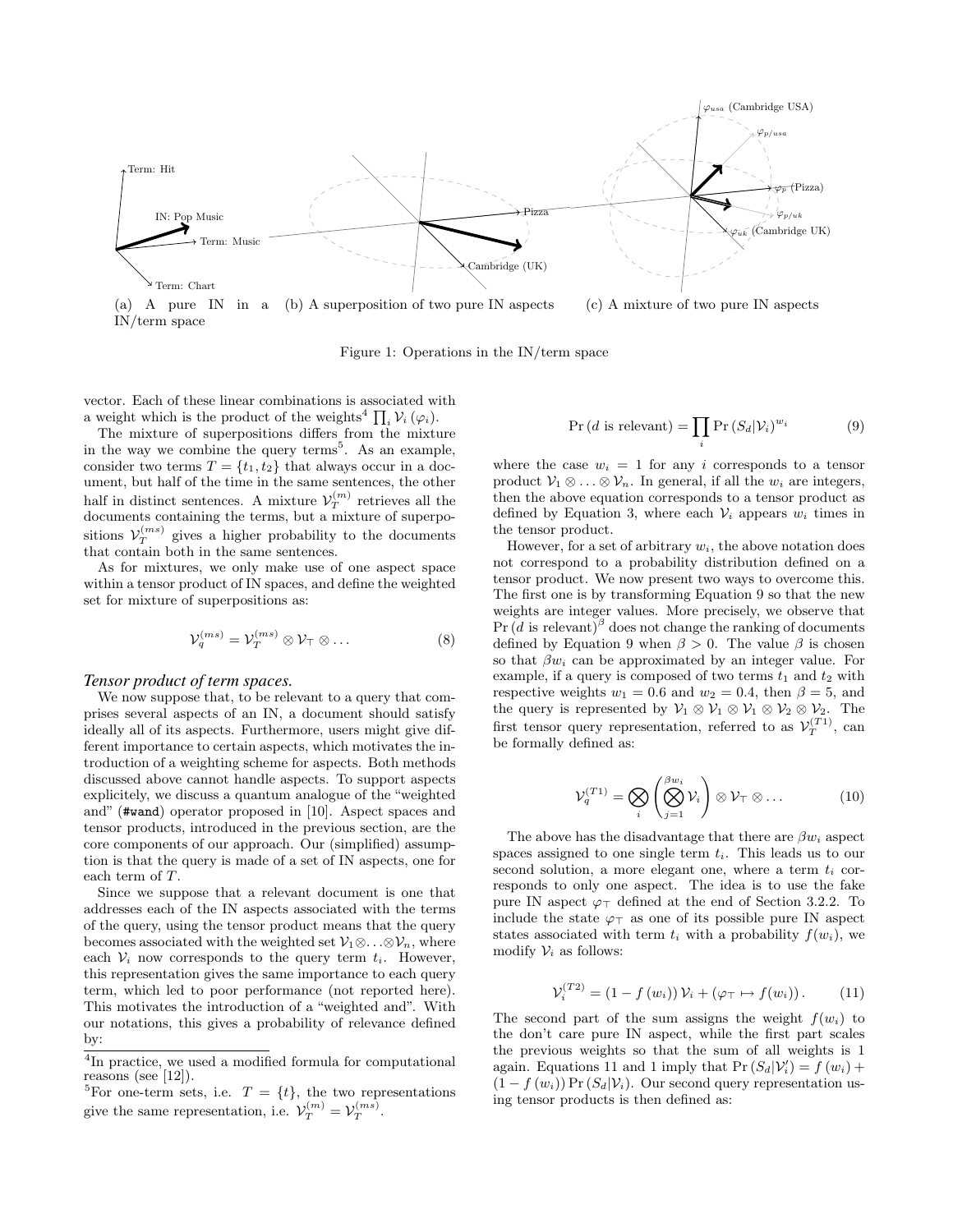$$
\mathcal{V}_q^{(T2)} = \bigotimes_i \mathcal{V}_i^{(T2)} \otimes \mathcal{V}_T \otimes \dots \tag{12}
$$

We experimented with various heuristically based functions  $f$  (not shown here), but none of them gave good results compared to  $V_q^{(T_1)}$ . This led us to consider a function f that minimises the mean squared error between Pr  $(S_d | V_i)^w$ and  $f(w_i) + (1 - f(w_i)) \Pr(S_d|\mathcal{V}_i)$ . It can be shown that<sup>6</sup> the optimal f is defined by  $f(w_i) = \frac{3}{2} - \frac{3}{(w_i+1)(w_i+2)}$  for  $w_i \in [0, 1]$  (proof omitted). In the next section, we show that both approaches (T1) and (T2) perform similarly, which implies that the latter should be preferred.

## 5. EXPERIMENTS AND ANALYSIS

The focus of our experiments is to show that the QIR framework achieves performances comparable to that of standard IR models in an ad-hoc setting. We describe our experimental set up, then present our results and their analysis.

# 5.1 Experimental Setup

*Test collections.* We used the TREC 1 to 8 collections (with the exception of TREC-4 since it did not contain the "title" field), and the TREC ROBUST 2004 collection.

*Queries and weights.* All topics were automatically converted into a query using their "title" part. We experiment with the following query representation approaches: (M) mixture  $V_q^{(m)}$ , (MS) mixture of superpositions  $V_q^{(ms)}$ , (T1) tensor product with  $V_q^{(T1)}$  and (T2) with  $V_q^{(T2)}$ . To define the weight  $w_i$  of query term  $t_i$ , following [12], we use normalised IDF.

*Document representation.* To create the document subspace, we segmented the document using a sliding window approach. Each fragment is processed by stemming and removing stop-words. Finally, to map the resulting sequence of stems to a (unit) vector in the term space, we use the binary weighting scheme, as it performed well in preliminary experiments, and in addition allows faster eigenvalue decomposition computation.

To find an orthonormal basis and projector for the subspace  $S_d$  given the multiset of vectors  $\mathcal{V}_d$ , we performed an eigenvalue decomposition of  $\sum_{\varphi \in \mathcal{V}_d} \mathcal{V}_d(\varphi) \varphi \varphi^\top$  as  $\sum_{i=1}^D \lambda_i x_i x_i^\top$ , where  $D$  is the number of eigenvectors with non-null eigenvalues  $(D \text{ is also the dimension of the associated subspace}),$  $\lambda_i > 0$  are the eigenvalues. It can be shown that the vectors  $x_i$  form an orthonormal basis of the subspace  $S_d$  (proof omitted). Given the latter, the projector  $\widehat{S}_d$  onto the subspace  $S_d$  associated with document d is then expressed as space  $S_d$  associated with document d is then expressed as  $\sum_{i=1}^D x_i x_i^{\top}$ . For computational reasons, we bounded D to not exceed a value of 25, which was found in preliminary experiments to perform well.

*Term representation.* We compute the single-term query density as  $\rho_t = \sum_{\varphi \in \mathcal{V}_t} \mathcal{V}_t(\varphi) \varphi \varphi^\top$  where  $\mathcal{V}_t$  is the weighted set defined by the ensemble of vectors corresponding to windows of terms of span s centred on each occurrence of term t in the documents. Using eigenvalue decomposition again, we write  $\rho_t$  as  $\sum_{i=1}^D \lambda_i x_i x_i^{\top}$ . As some terms occur in a great number of documents and the potential rank (dimension of the subspace where  $\rho_t$  is defined) of  $\rho_t$  can be very high, we approximated it by limiting the number of considered documents to 10,000 and setting a maximum rank of 10 ( $D < 10$ ).

As the vectors constructed from the terms occurring in the document sentences are only an approximation of the underlying pure IN vectors, the vectors in  $V_t$  will contain components that should not be assigned to the term  $t$ . To reduce this noise, we used a held-out set of documents (20%), denoted  $\mathcal{V}_t^*$ . For each pure IN aspect  $\varphi$  in  $\mathcal{V}_t^*$ , we compute the probability  $Pr(S_{\varphi} | \mathcal{V}_t^*)$  that the document composed of only one sentence represented by  $\varphi$  is relevant with respect to the density  $\rho_t$  (that is  $\hat{S}_{\varphi} = \varphi \varphi^{\top}$ ). Through an exhaustive search, we selected the dimension  $K$  maximising the log likelihood value over all the vectors in  $\mathcal{V}_t^*$ . In this case,  $\rho_t$  is defined<sup>7</sup> as  $\sum_{i=1}^{K} \lambda_i x_i x_i^{\top}$ .

# 5.2 Results

We report in Table 1 the results, using mean average precision (MAP). We compare the performance of BM25 (with standard parameters, see [15]), TF-IDF (without document normalisation) and, for the QIR framework, those instantiations corresponding to each query construction process, i.e. mixture, mixture of superpositions, and tensor product (T1 and T2). We used a window span of 5, the default setting in [3].

Overall the results were consistent across all collections. The MAP values are below that of BM25 for mixture and mixture of superpositions, and comparable for both tensor approaches. Given the novelty of our framework, and its still unexplored parameters and their effect, we are satisfied with its performance.

The performance of the QIR framework is well above that of a simple TF-IDF model. This shows that, as will be discussed in Section 6, the QIR framework includes some document length normalisation, one based on the IN aspects present in the document. Hence, it does not need to consider explicitly document length.

The approach T1 performed the best, followed by T2, M and MS. The fact that MS works worse than M can be due to the fact that in general terms denote different components of the INs – in [12] it was observed that using mixture of superpositions was better suited for phrase queries. For the tensor approaches, T2 performs similarly to T1 but in three collections it has a lower performance. Given that T2 is more closely related to the QIR framework, the performance of T2 is high enough to consider using it as a basis for interaction.

We analysed the influence of the sliding window span s on the performance of T1, the best performing query representation. In Figure 2, we report the difference in average precision between BM25 (positive values means that T1 was better), for different window spans ranging from 1 to 15. We also report the results for the methodology used in [12, 13], where sentences were used instead of sliding windows. We observe that using a sliding window of 5 gives the best result in terms of both median and variability, hence validating [3].

Finally, we were interested by the influence of the query length (number of terms in  $T$ ). In Figure 3, we plotted the difference in average precision between BM25 and the performance of the QIR framework, depending on the query length and on the query representation. We kept constant

 ${}^{6}$ We assumed a uniform distribution of the probability  $Pr(S_d|V_i)$ 

 ${\rm ^7This}$  was not performed for documents, which have a much smaller number of associated vectors. Hence the above process might remove important facets of the document. This was validated experimentally in [12].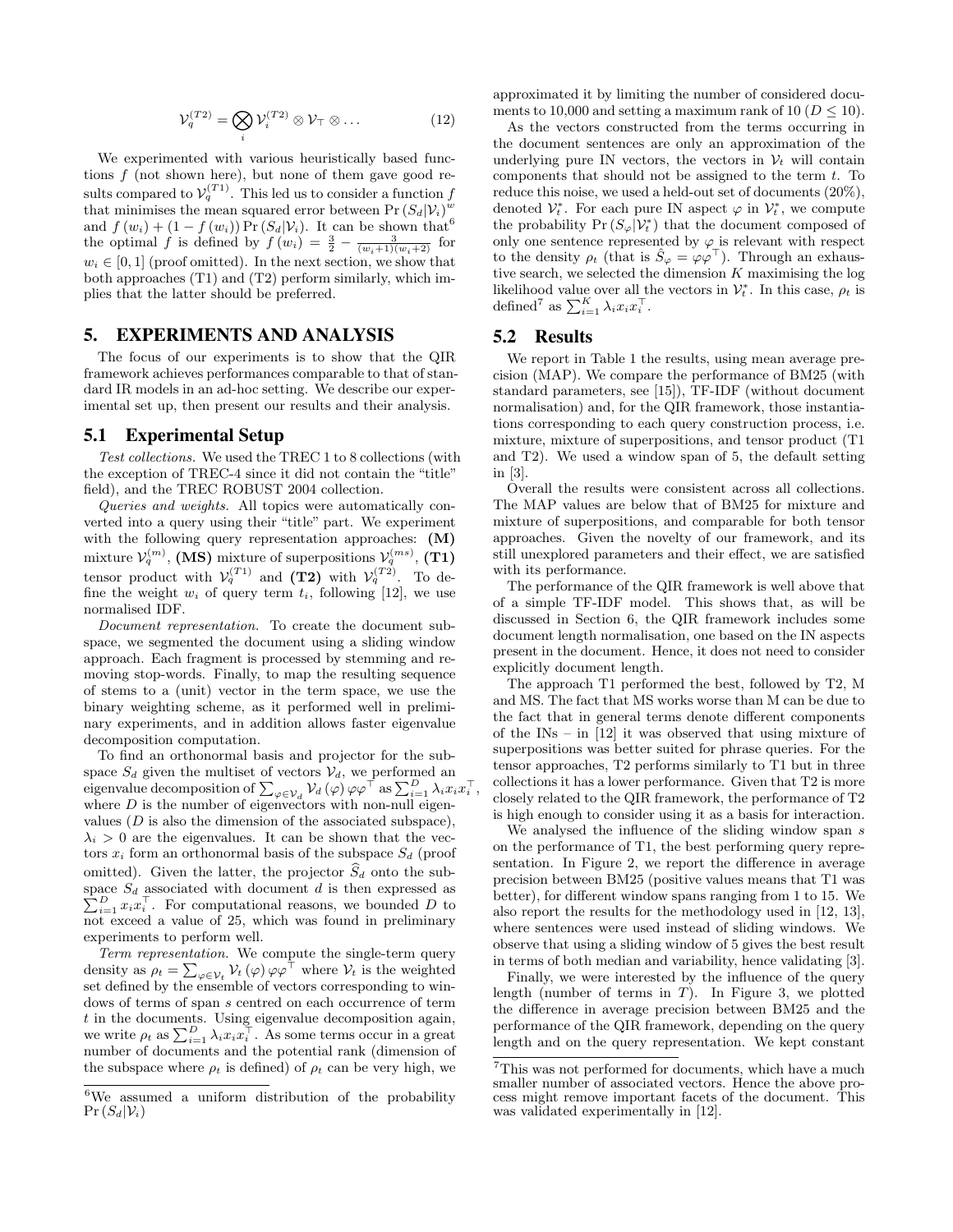|               | TREC-1               | $\rm TREC\text{-}2$  | TREC-3               | $\rm TREC$ -5        | TREC-6               | TREC-7               | TREC-8               | <b>RB-2004</b>       |
|---------------|----------------------|----------------------|----------------------|----------------------|----------------------|----------------------|----------------------|----------------------|
| <b>BM25</b>   | 0.230                | 0.209                | 0.282                | 0.148                | 0.224                | 0.182                | 0.236                | 0.242                |
| TF-IDF        | $0.084^{\dagger}$    | $0.041$ <sup>1</sup> | $0.056^{\dagger}$    | $0.035^{\dagger}$    | $0.088$ <sup>T</sup> | $0.056$ <sup>T</sup> | $0.082$ <sup>T</sup> | $0.074$ <sup>T</sup> |
| м             | $0.205^{\dagger}$    | $0.184$ <sup>1</sup> | $0.226$ <sup>T</sup> | $0.115$ <sup>T</sup> | $0.173^{\dagger}$    | $0.142$ <sup>T</sup> | $0.165^{\dagger}$    | $0.180^{T}$          |
| $_{\rm MS}$   | $0.209$ <sup>T</sup> | $0.167$ <sup>1</sup> | $0.206^{\dagger}$    | $0.112*$             | $0.157$ <sup>1</sup> | $0.117$ <sup>1</sup> | $0.159$ <sup>T</sup> | $0.165^{\dagger}$    |
| T1            | 0.232                | $0.195^{\dagger}$    | 0.281                | 0.148                | 0.214                | 0.182                | 0.234                | 0.240                |
| $\mathbf{T}2$ | 0.222                | 0.200                | $0.259$ <sup>T</sup> | 0.139                | 0.216                | 0.179                | $0.212$ <sup>T</sup> | $0.228$ <sup>T</sup> |

Table 1: This table reports mean average precision (MAP). The first line shows the test collection. The second and third lines show the MAP value for BM25 and TF-IDF, respectively. For the query construction, M stands for mixture, MS for mixture of superpositions, T1 and T2 for tensor product. For completeness, significance of the difference with BM25 is shown for the 0.05 level ( $*$ ) and the 0.01 level ( $\dagger$ ).

the span of the window (5). We can first observe that in all cases, the performance degrades with longer queries. This shows that we need to improve the representation of multiterm queries. We also note T1 does only degrade slightly with longer queries.

Summarising, using a larger IN space and sliding windows brought dramatic improvement over previous works. Applying tensor products of aspect spaces to explicitely address different aspects of the IN seems to be a good choice; this finding will be subject to further investigation. The results also show that the tensor product representation T2, with a window span of 5, is a valid starting point to exploit further user interactions, although some work is needed on the automatic query representation construction.

# 6. POTENTIAL OF THE QUANTUM IR FRAMEWORK

In the previous section we showed that our framework can compete with well-established approaches like BM25 in an ad-hoc scenario. This is very promising, and the added complexity of the quantum formalism brings exciting new possibilities to address some of the current IR challenges.

In this section, we discuss the potential of the QIR framework for three IR challenges, namely, interaction, novelty and diversity. We show in this section how those three facets are related in the framework. More precisely, handling novelty and diversity in this framework is a consequence of (1) handling interaction and (2) having a multi-dimensional query and document representation. We discuss (1) and (2), before addressing diversity and novelty.

# 6.1 Supporting Different Forms of Interaction and Events

If the hypothesis of the existence of an IN space is correct, then any event of interest can be represented as a subspace. This includes the document relevance (used for relevance feedback), and other forms of interactions such as query reformulation or a user click [14].

While interacting with an IR system, users change their point of view, and relevance, contrarily to topicality, is expected to evolve within a search session in two ways [19]: (P1) The IN becomes increasingly specific *from a system point of view*, e.g. when a user types some keywords or clicks on some documents; and (P2) The IN changes *from a user point of view*. The IN becomes more specific as the user reads some documents, or it can slightly drift as user interests do. We discuss how P1 and P2 are supported within our framework by means of projection.



Figure 2: Boxplot of the differences in AP between BM25 and the QIR model (with T1 query representation) with respect to different types of window span and sentence level fragments (S)

#### *Updating Weighted Sets.*

We detail how a weighted set, as defined in Section 3.1, is updated when an event is realised. Given the subspace S defining the event, we update the IN given by  $V$  by projecting each of the vectors in  $V$  onto the subspace defined by  $S$ , which we write as follows (see [11] for a justification):

$$
\mathcal{V} \triangleright S = K \sum_{\varphi/\widehat{S}\varphi \neq 0} \left( \frac{\widehat{S}\varphi}{\left\| \widehat{S}\varphi \right\|} \mapsto \left\| \widehat{S}\varphi \right\|^2 \times \mathcal{V}(\varphi) \right) \tag{13}
$$

Here,  $\widehat{S}$  is the projector onto the subspace S and K is a normalising factor ensuring that the weights in  $V \triangleright S$  sum to 1.

The effect of applying Equation 13 on a weighted set  $V$ is that a vector  $\varphi$  orthogonal to S is discarded (the length of the projection is  $(0)$ , and that the vectors in S are kept as is since  $\left\|\widehat{S}\varphi\right\| = \|\varphi\| = 1$ . The non orthogonal vectors are projected onto  $S$ , and the final weight of each of these vectors depends on how close it was from the subspace S defining the interaction. Geometrically, this means that all the vectors from  $V \triangleright S$  now belong to the subspace S, i.e. the probability of S when the weighted set is  $V \triangleright S$  is 1.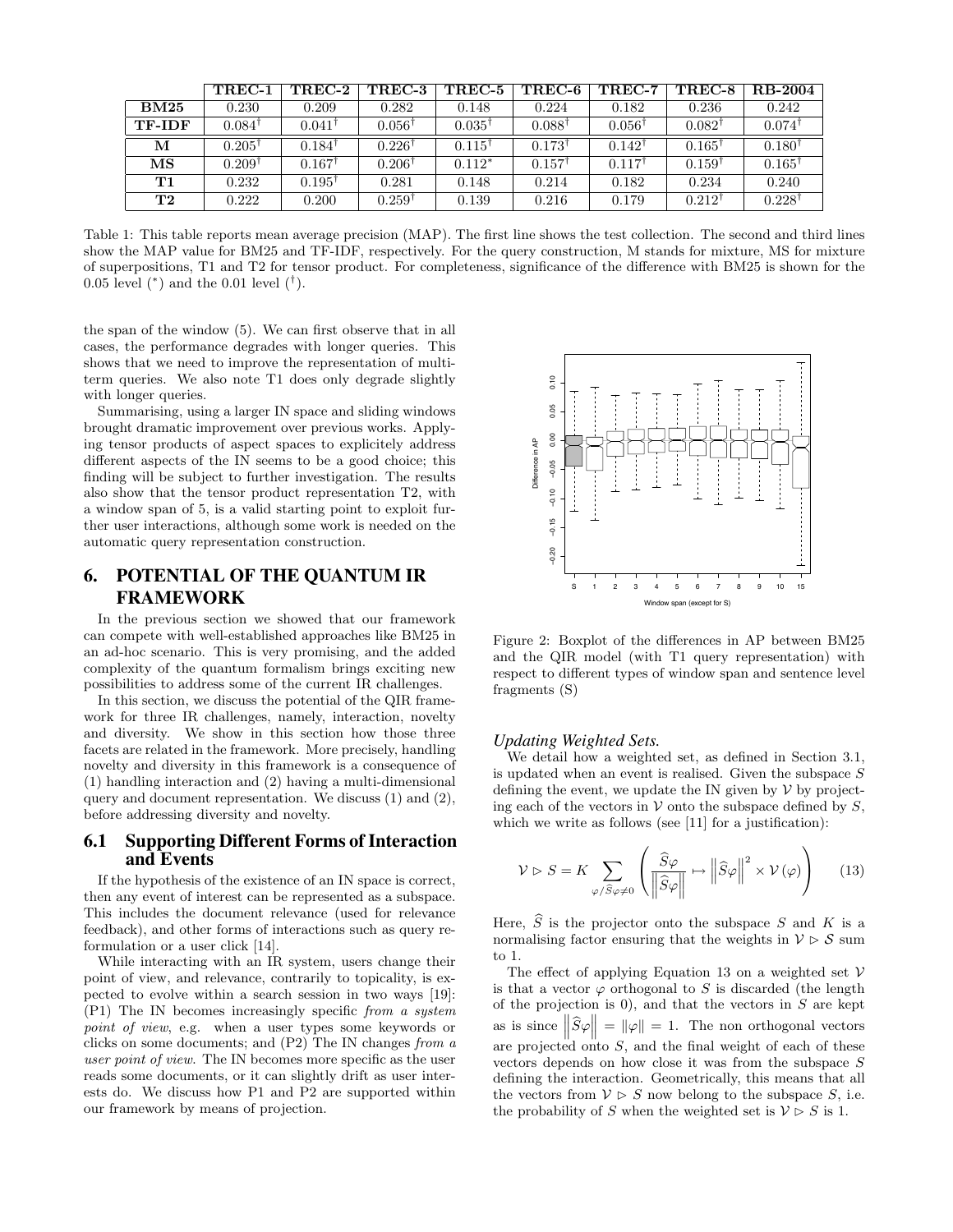

Figure 3: Boxplot of the differences in AP between BM25 and the QIR model (with T1 query representation) with respect to query length (queries with length greater than 4 were grouped with queries of length 4). The width of each boxplot is proportional to the number of topics of a given length.

We illustrate this using Figure 1c, with a weighted set composed of  $\varphi_{usa}, \varphi_{p/usa}$  and  $\varphi_{p/uk}$  with respective weights 0.5, 0.2 and 0.3, and considering the subspace  $S$  spanned by the vectors  $\varphi_p$  and  $\varphi_{uk}$ . The state  $\varphi_{usa}$  would be discarded, and  $\varphi_{p/uk}$  kept as is. Since  $\varphi_{p/usa}$  can be written as  $\frac{1}{\sqrt{2}}\varphi_p +$  $\frac{1}{\sqrt{2}}\varphi_{usa}$ ,  $\varphi_{p/usa}$  would be projected onto  $\varphi_p$  and  $\|\hat{S}\varphi_p\| =$ <br> $\|\cdot\|_{\infty}\|^2$  . The non-mighted at would be compared of  $\left\Vert \frac{1}{\sqrt{2}}\varphi_{p}\right\Vert$  $\frac{2}{2} = \frac{1}{2}$ . The new weighted set would be composed of the vectors  $\varphi_{p/uk}$  and  $\varphi_p$  with respective weights  $0.3K$  and  $\frac{1}{2} \times 0.2K$ , where K is set to 2.5 so that the sum is 1 (the final weights are respectively 0.75 and 0.25).

#### *Supporting IN Dynamics.*

The QIR framework supports both P1 and P2, which we illustrate with the example of Figure 1c. We can define two one-dimensional subspaces  $S_{p/uk}$  and  $S_{p/usa}$  from the two vectors  $\varphi_{p/uk}$  and  $\varphi_{p/usa}$ . If the user judges a document relevant to "pizzas in the UK", then the weighted set will be projected onto  $S_{p/uk}$  and reduced to a weighted set composed of only  $\varphi_{p/uk}$ . This corresponds to process (P1) where the IN has become more specific. If the user then says that the document about pizzas in US is relevant, the IN will drift towards the pizza-USA direction (it becomes  $\varphi_{p/usa}$ ), hence supporting (P2), and the probability that a document about pizza-UK is relevant will be less than 1 (since the projection of  $\varphi_{p/usa}$  onto  $S_{p/uk}$  is less than 1).

#### *Event Subspaces.*

In practice, to define the subspaces associated with each interaction, we can imagine representations similar to that of queries (Section 4.2). For instance, the query reformulation subspace would be defined by the space spanned by pure IN aspects corresponding to the query terms used in the reformulation, and a click on a document would be represented

as a subspace defined by the pure IN aspects corresponding to the terms present in the document snippet.

#### *Negative Feedback.*

Even without sophisticated interactions, the QIR framework still allows us to consider the effect of negative relevance feedback, a challenging task in interactive IR. If  $S_d$ is the subspace defining the relevance of a document  $d$  that is considered to be not relevant by the user, then the event defining the feedback corresponds to the subspace  $S_d^{\perp}$  orthogonal to  $S_d$ . This is the dual of the approach defined in [17], where a topic is defined by a main vector and a set of vectors corresponding to non relevant documents. In our approach, we start with an initial set of IN vectors and discard those lying in the "not relevant subspace".

## 6.2 Multi-dimensional Representation of Documents.

We now turn to the multi-dimensional representation of documents. Standard IR models assume that a document deals mainly with one topic. However, a document can cover multiple topics [21], and there is yet no adequate representation of multi-topic documents. Some attempts to integrate topic information have been made in language models (e.g., [18]), but the number of topics is usually small and fixed for a collection, and the topic information is used to smooth a mono-topical language model. In contrast, topics are fined grained (pure IN) in our framework and are not restricted in number – the number of dimensions spanned by a document subspace is a measure of the number of topics discussed in the document.

The mono-topical assumption requires document length normalisation factors like in the BM25 model [15]. We have shown in our experiments that no length normalisation is needed within our QIR. Indeed, when a document covers more topics, it uses more dimensions in the IN space, but if it is centred on a single topic (in the extreme case, only one pure IN), then it should use fewer dimensions. A way to see this is that if we just replace the text of the document by several copies of this text, then the subspace of the document would not change, no matter how many duplicates we create. This means that we capture document length normalisation: the number of dimensions does not change, at least in theory, if the document goes on discussing the same topic.

### 6.3 Diversity and Novelty

*Novelty* tackles the task of estimating how novel a document is with respect to previous documents presented to the user. *Diversity* refers to the possible IN aspects associated with a query. With the QIR framework, both novelty and diversity can be dealt with in an unified manner. Indeed, we can express the probability that a new document covers parts of the IN that were not covered by previous ones.

#### *Diversity in Queries.*

Diversity in queries is supported because we use weighted sets of INs to represent a query. Indeed, the more diverse this weighted set, the more diverse the query. Recent work using language models [20] has shown that diversity can be improved by considering the different possible "aspects" of a query. Whereas [20] rely on a cost-based formalism, our QIR framework *defines* the query as a set of possible INs.